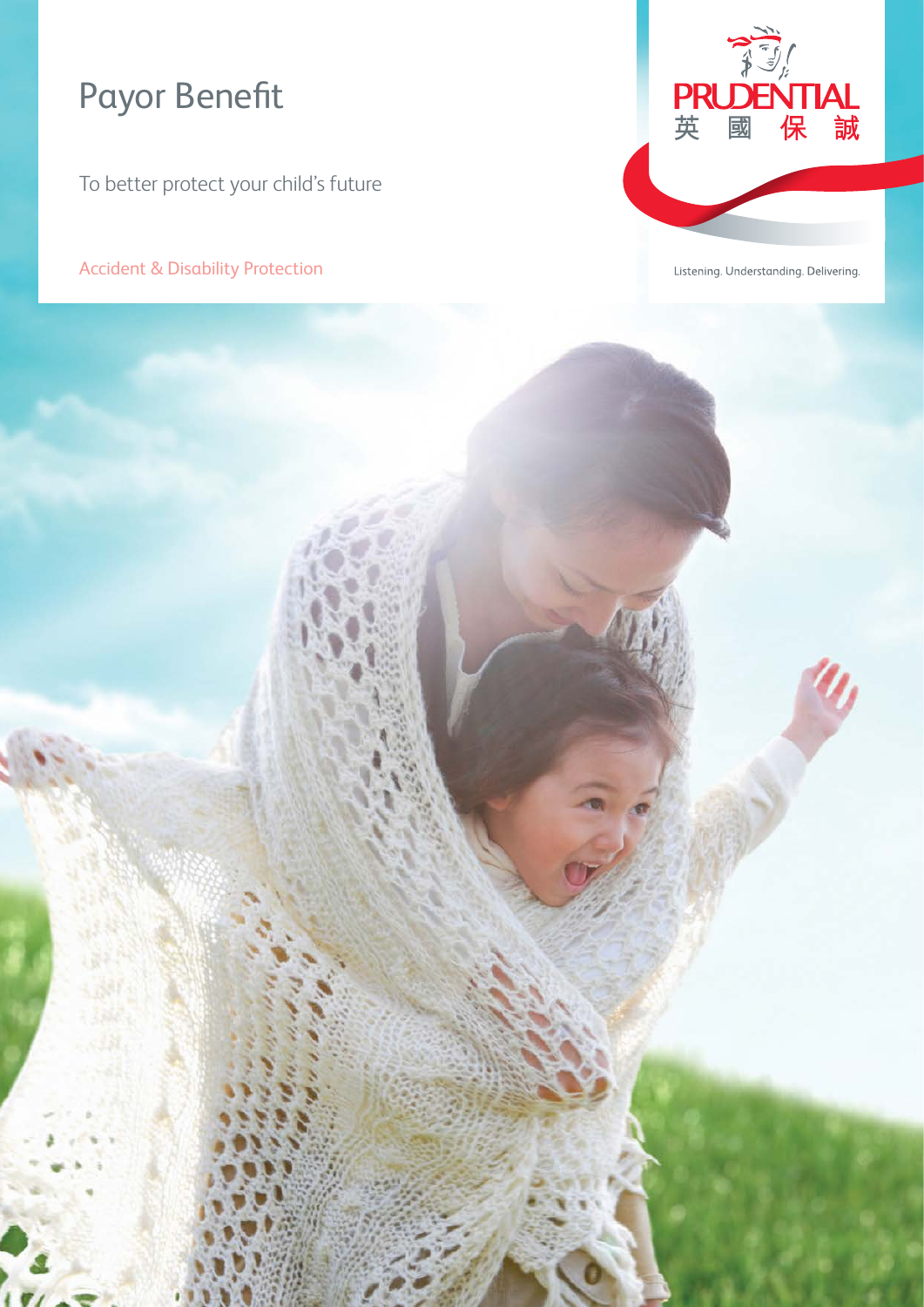# Payor Benefit

Many parents choose to plan ahead for their children by taking out an insurance plan for them, but few parents realise the impact of not being able to pay the premium under the plan when faced with unexpected circumstances. With our **Payor Benefit**, Prudential assures that your child will maintain full protection under his/her policy, regardless of any mishaps which may occur.

## **Payor Benefit at a glance**



**Comprehensive coverage to safeguard your child's benefit** 



**Life and total disability coverage**



**Level premium with variable attachable basic plans**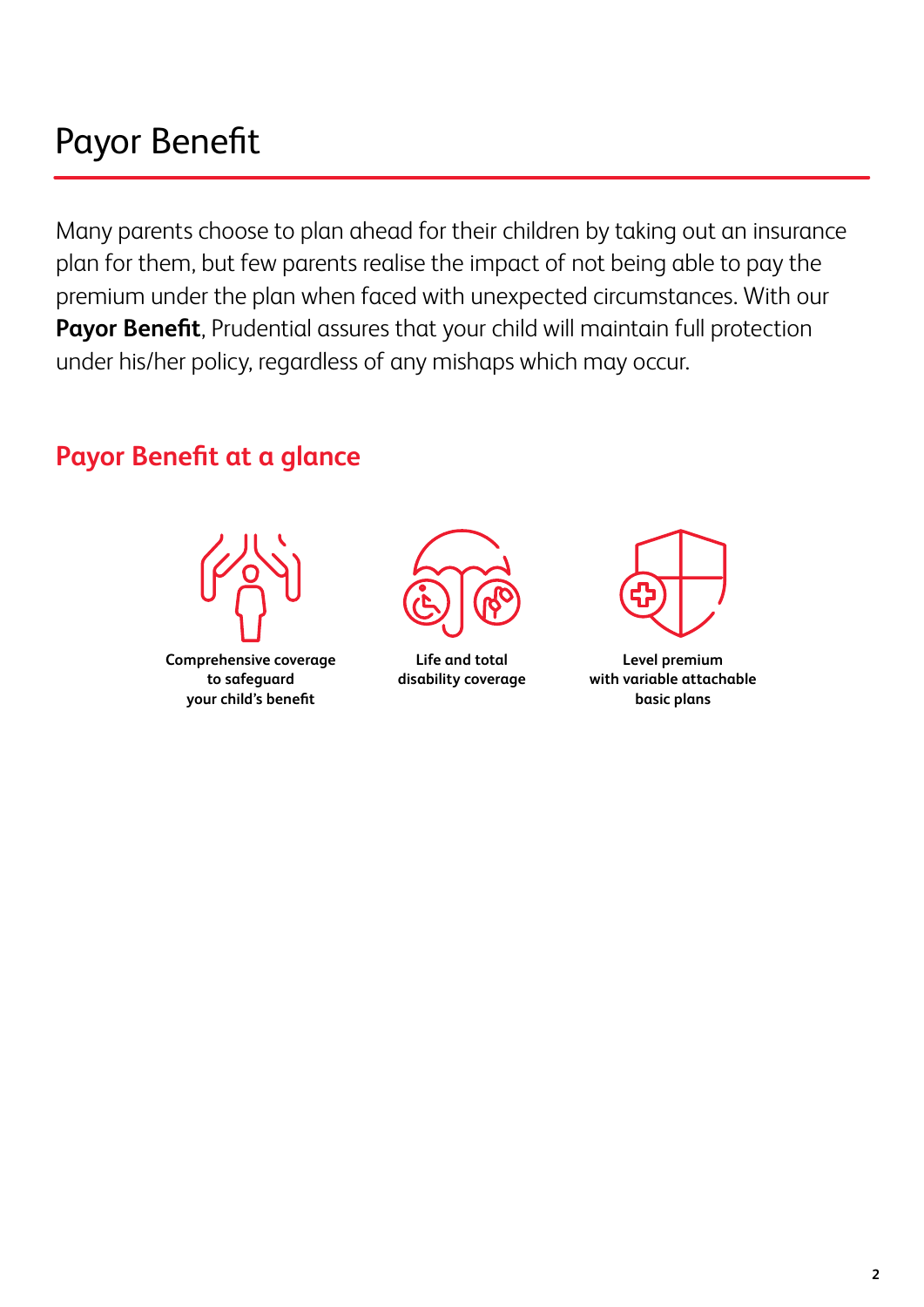## **The benefits**



#### **Comprehensive coverage to safeguard your child's benefit**

**Payor Benefit** protects your child's coverage in the event that you are unable to pay the premiums as a result of a total disability or death. Under these unfortunate circumstances, the premiums for your child's basic plan and the attached supplementary benefit(s) falling due will be waived until your child reaches the age of  $22^1$  (age next birthday).

**Payor Benefit** is available to any person aged between 20 (age next birthday) and 50 (age next birthday) who has taken out a juvenile life plan for a child.

With **Payor Benefit**, you can ensure that your child's policy will not be affected by your inability to pay the premium under the circumstances outlined above.



#### **Life and total disability coverage**

**Payor Benefit** provides life and total disability coverage. Should the payor die or suffer total disability<sup>2</sup> continuously for more than 180 days, the premiums for your child's basic plan (if applicable) and the attached supplementary benefit(s) falling due will be waived.



#### **Level premium with variable attachable basic plans**

With a level and competitive premium, **Payor Benefit** can be attached to a variety of juvenile basic life plans.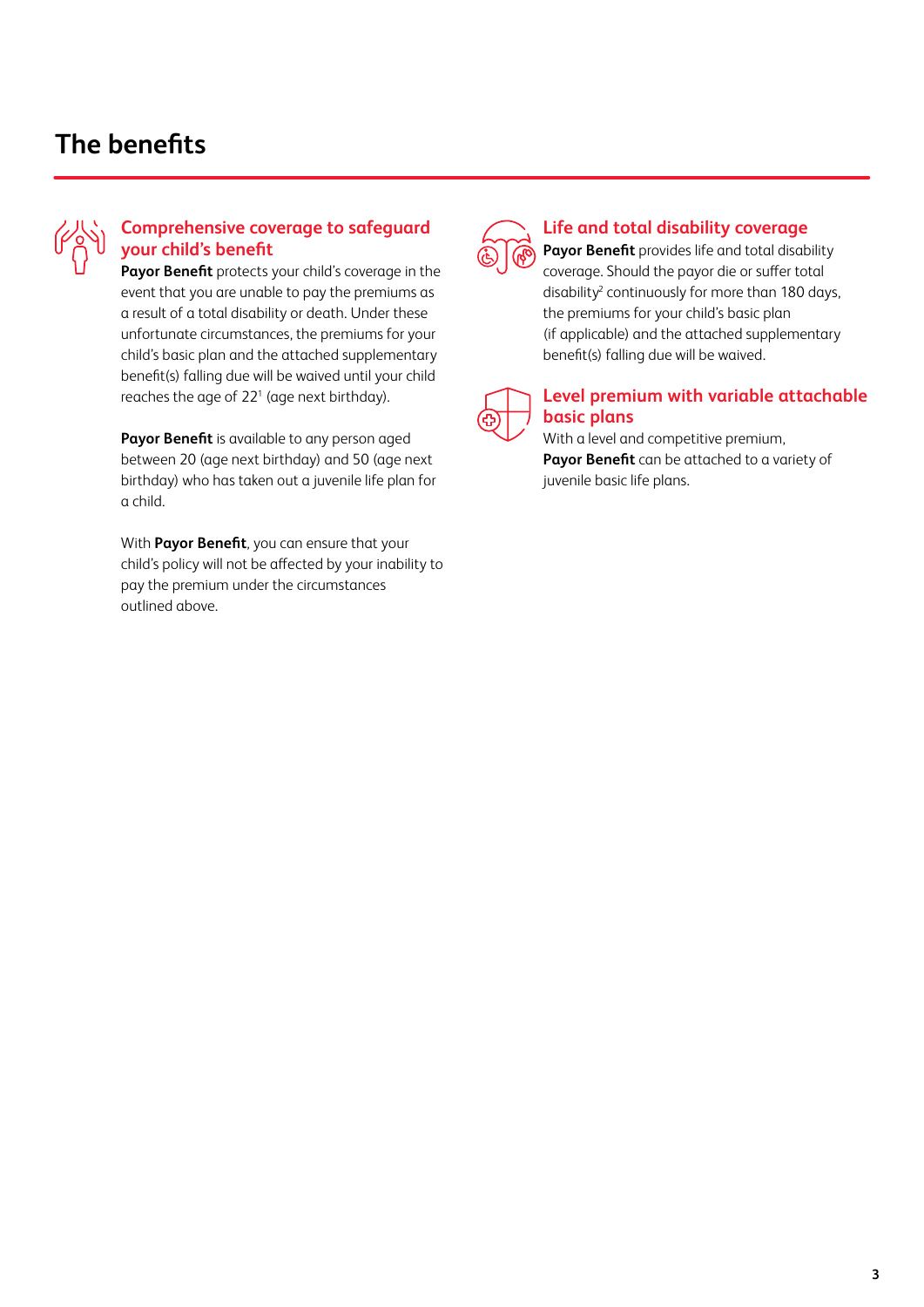## **Key exclusions**

As a result of death or disability, we will not waive premiums if the death or disability is a direct or indirect result of:

- (I) pre-existing physical or mental defect or infirmity; or
- (II) war, hostilities (whether war is declared or not), rebellion, insurrection, riot, or civil commotion; or
- (III) alcohol, narcotics or drugs unless taken as prescribed by a Registered Doctor; or
- (IV) attempted suicide, suicide or self-inflicted injuries while sane or insane; or
- (V) participation in any criminal offence; or
- (VI) scuba diving or engaging in or taking part in any kind of race other than on foot; or
- (VII) travelling or flights in any vehicle or device for aerial navigation other than as a fare-paying passenger on a scheduled public air service.

For more details on exclusions, please refer to relevant policy provisions.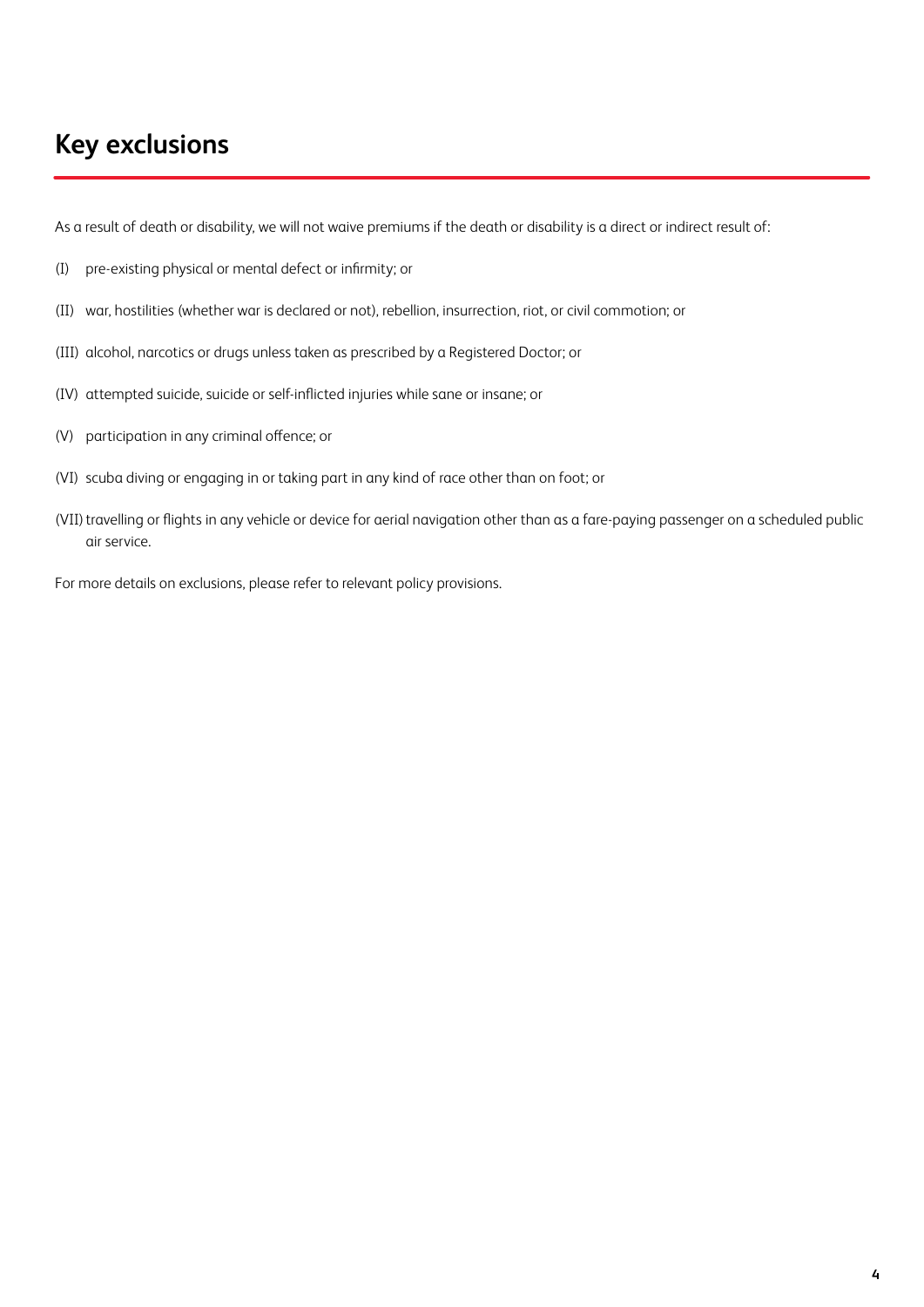#### **Plan type**

Supplementary benefit

### **Premium term/Benefit term/Issue age/ Currency option**

| Premium term/<br><b>Benefit term</b>                                                                                                                                                    | Issue age of the<br>payor (age next<br>birthday) | <b>Currency</b><br>option |
|-----------------------------------------------------------------------------------------------------------------------------------------------------------------------------------------|--------------------------------------------------|---------------------------|
| Until age 22 (age next<br>birthday) of the person<br>covered by the policy<br>(the "life assured"); or<br>until age 61 (age next<br>birthday) of the payor,<br>whichever happens first. | $20 - 50$                                        | USD/HKD                   |

#### **Termination of this plan**

We will terminate this plan when the first of these happens:

- death of the life assured; or
- you fail to pay your premium within 1 calendar month from its due date; or
- the basic plan to which this plan is attached terminates; or
- the plan reaches its end of benefit term.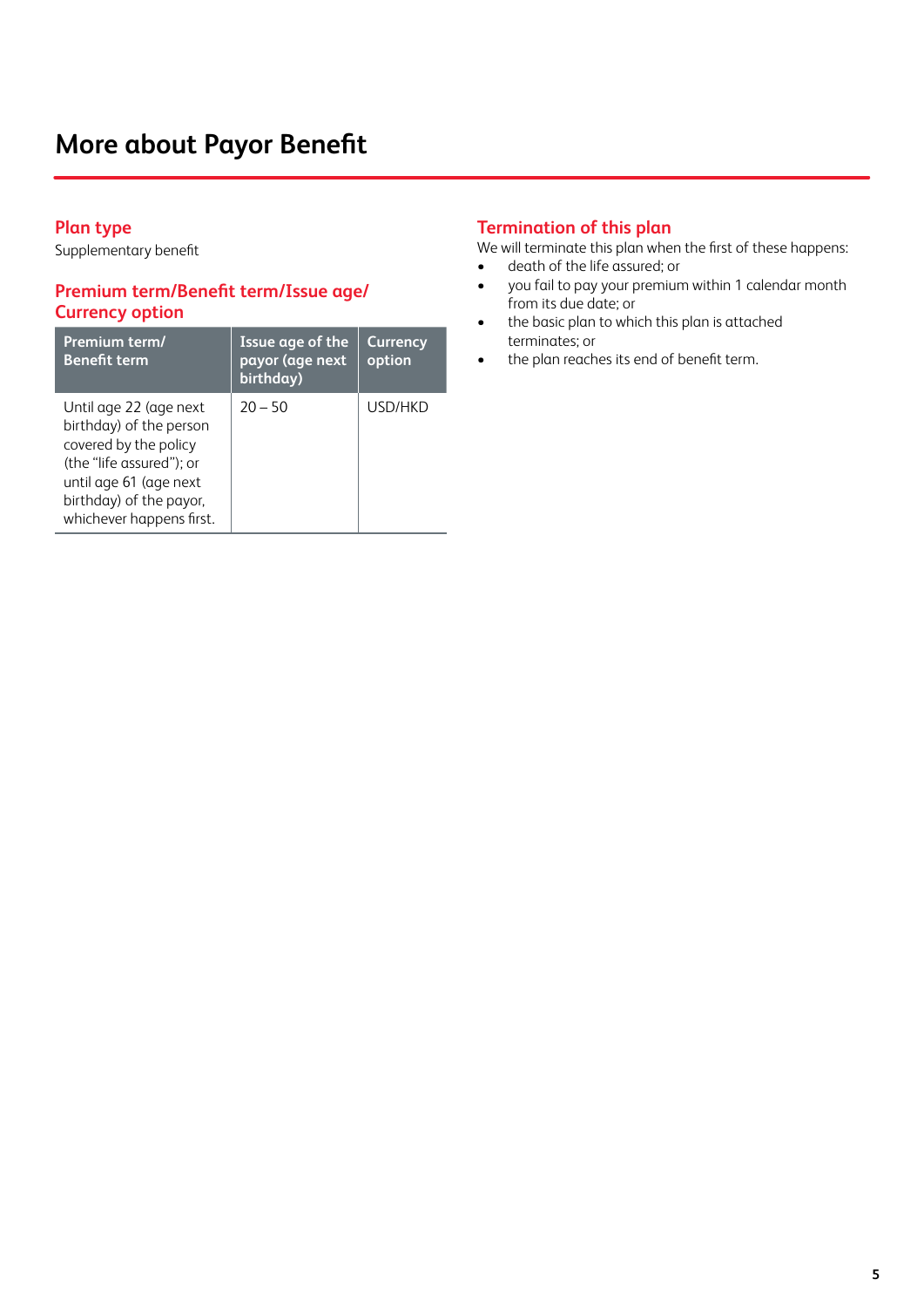### **Remarks**

- 1 The premium term is until age 22 (age next birthday) of the life assured; or until age 61 (age next birthday) of the payor; or until end of the premium term of the basic life plan, whichever comes first.
- 2 The payor will be considered to be totally disabled as a result of injury or illness if he or she is totally incapable of being engaged in any occupation, business or activity which pays an income or profit. Please refer to the policy contract for the full definition of total disability.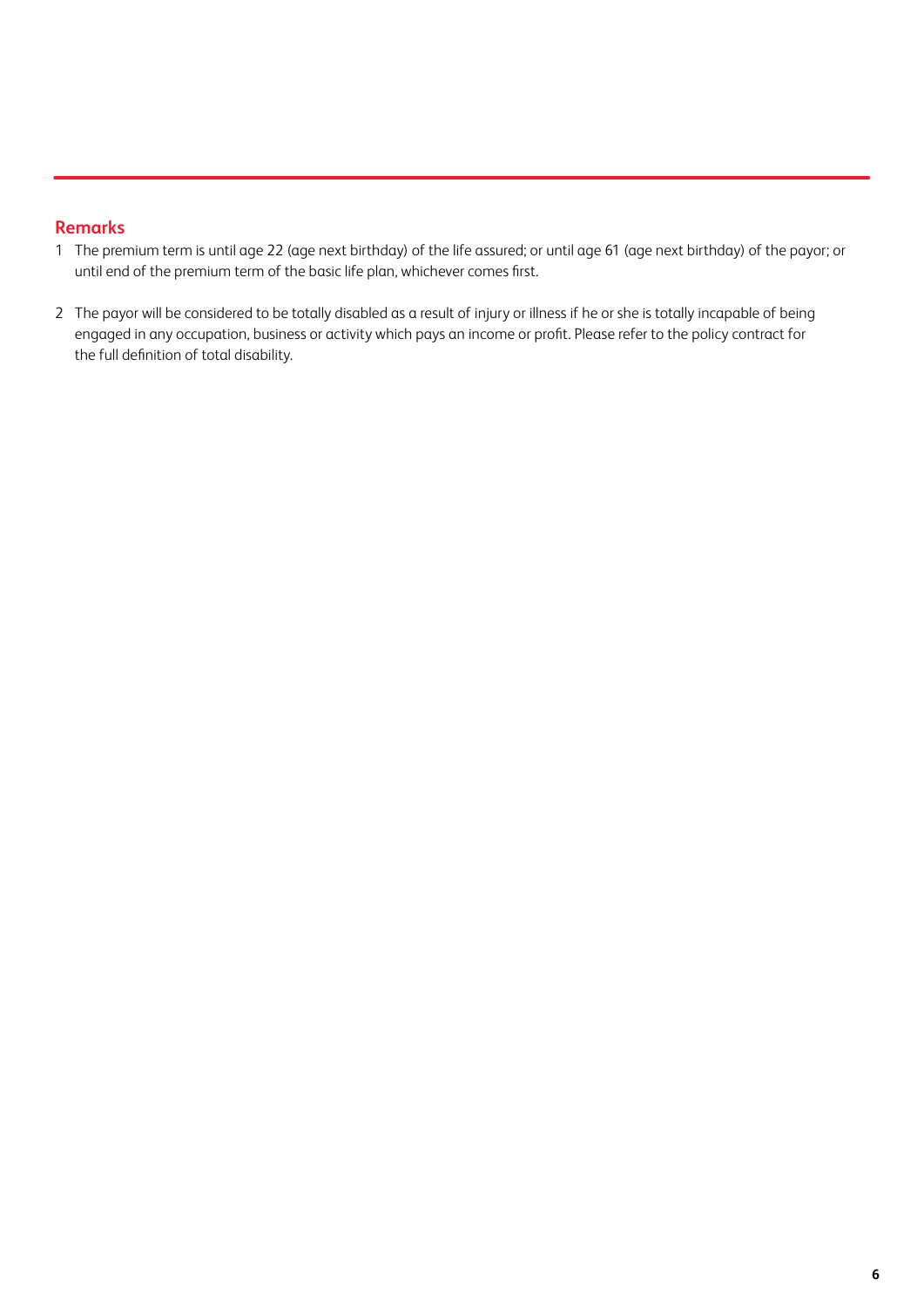#### **How may our credit risk affect your policy?**

The guaranteed cash value (if applicable) and insurance benefit of your plan are subject to our credit risk. If we become insolvent, you may lose the value of your policy and its coverage.

#### **What happens if you do not pay your premiums?**

You should only apply for this product if you intend to pay all of its premiums. If you miss any of your premium payments, we may terminate your policy and you would lose the policy's coverage.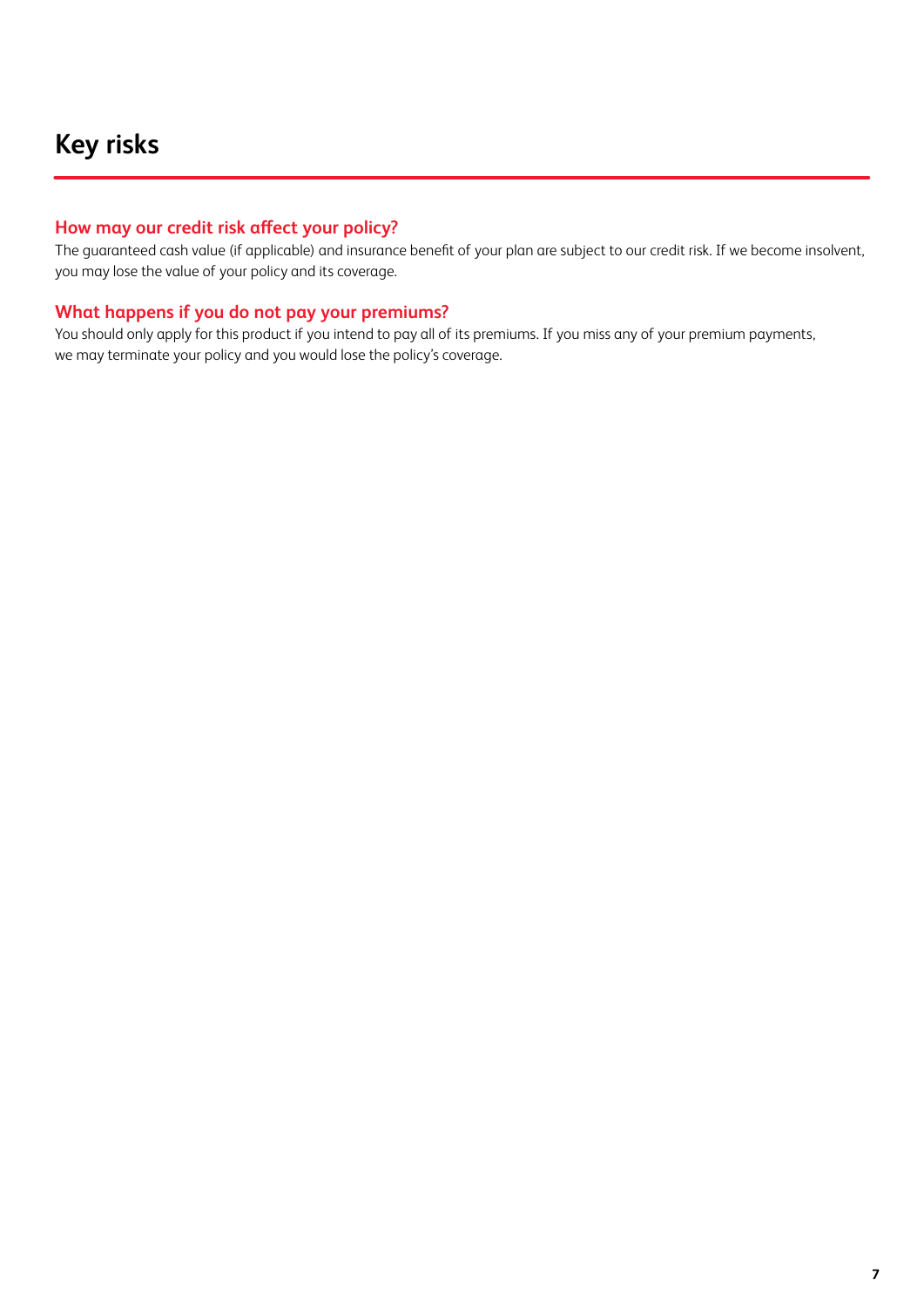#### **Important information**

#### **Cancellation right**

A customer who has bought the life insurance plans has a right to cancel the policy within the cooling-off period and obtain a refund of any premium(s) and levy(ies) paid less any withdrawals. Provided that no claim has been made, the customer may cancel the policy by giving written notice to us within 21 calendar days immediately following either the day of delivery of (1) the policy or (2) the notice (informing the availability of the policy and expiry date of the cooling-off period) to the customer or his/her nominated representative, whichever is earlier. Such notice must be signed by the customer and received directly by Prudential Hong Kong Limited at 8/F, Prudential Tower, The Gateway, Harbour City, 21 Canton Road, Tsim Sha Tsui, Kowloon, Hong Kong within the cooling-off period.

The premium and levy will be refunded in the currency of premium and levy payment at the time of application for this policy. If the currency of premium and levy payment is not the same as the plan currency, the refundable premium and levy amount in plan currency under this policy will be converted to the currency of premium and levy payment at the prevailing currency exchange rate as determined by us in our absolute discretion from time to time upon payment. After the cooling-off period expires, if a customer cancels the policy before the end of benefit term, the actual cash value (if applicable) may be substantially less than the total amount of premiums paid.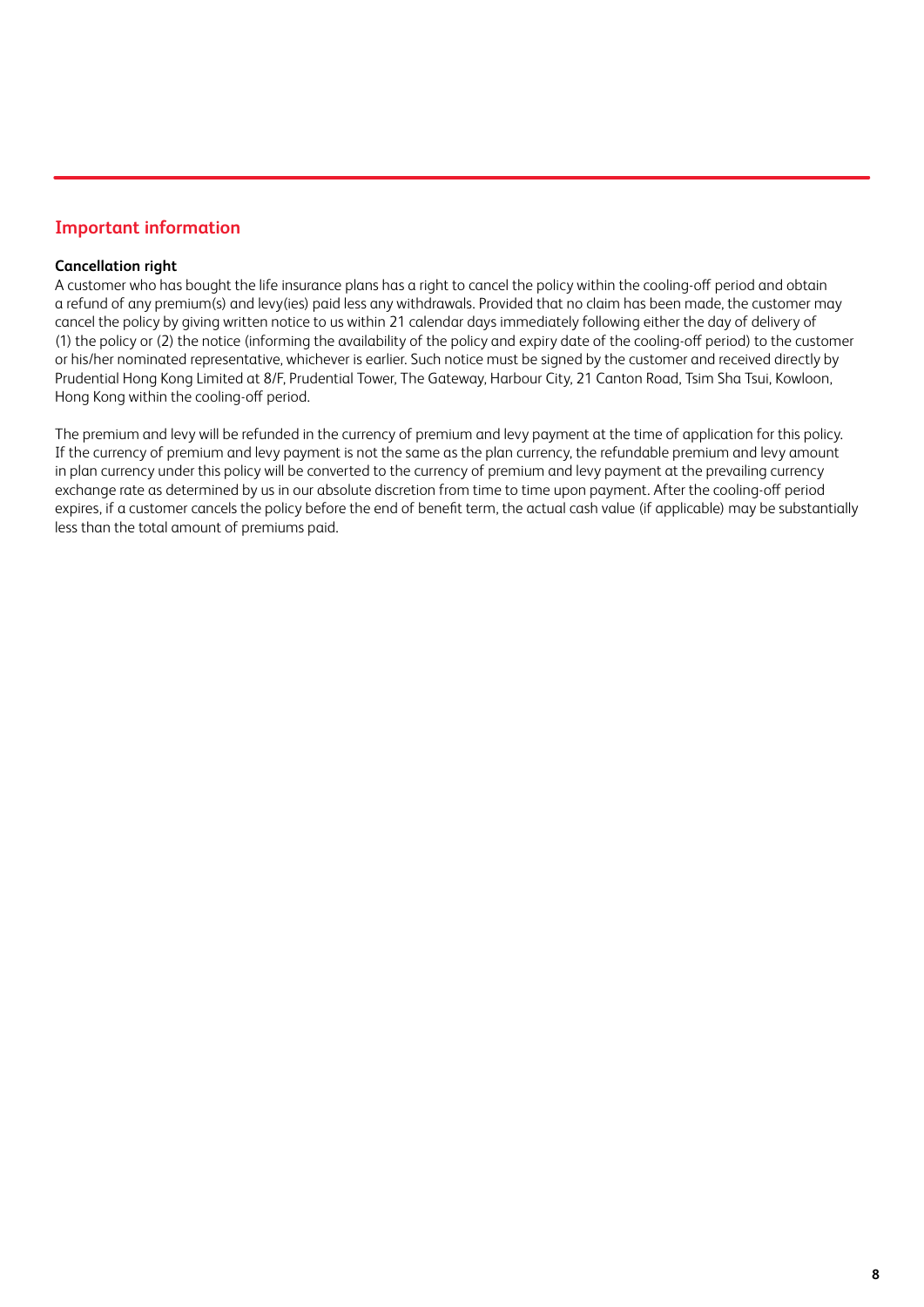#### **Need more details? Get in touch**

Please contact your consultant or call our Customer Service Hotline at 2281 1333 for more details.

#### **Notes**

**Payor Benefit is underwritten by Prudential Hong Kong Limited ("Prudential"). You can always choose to take out this plan as a standalone plan without enrolling with other type(s) of insurance product at the same time, unless such plan is only available as a supplementary benefit which needs to be attached to a basic plan. This brochure does not contain the full terms and conditions of this plan and is for reference only. It does not represent a contract between Prudential and anyone else. You should read carefully the risk disclosures and key exclusions (if any) contained in this brochure. For further details and the full terms and conditions of this plan, please ask Prudential for a sample of the policy document.**

Prudential has the right to accept or decline any application based on the information provided by the policyholder and/or life assured in the application.

Please cross your cheque and make it payable to "Prudential Hong Kong Limited".

This brochure is for distribution in Hong Kong only. It is not an offer to sell or solicitation to buy or provide any insurance product outside Hong Kong. Prudential does not offer or sell any insurance product in any jurisdictions outside Hong Kong where such offering or sale of the insurance product is illegal under the laws of such jurisdictions.